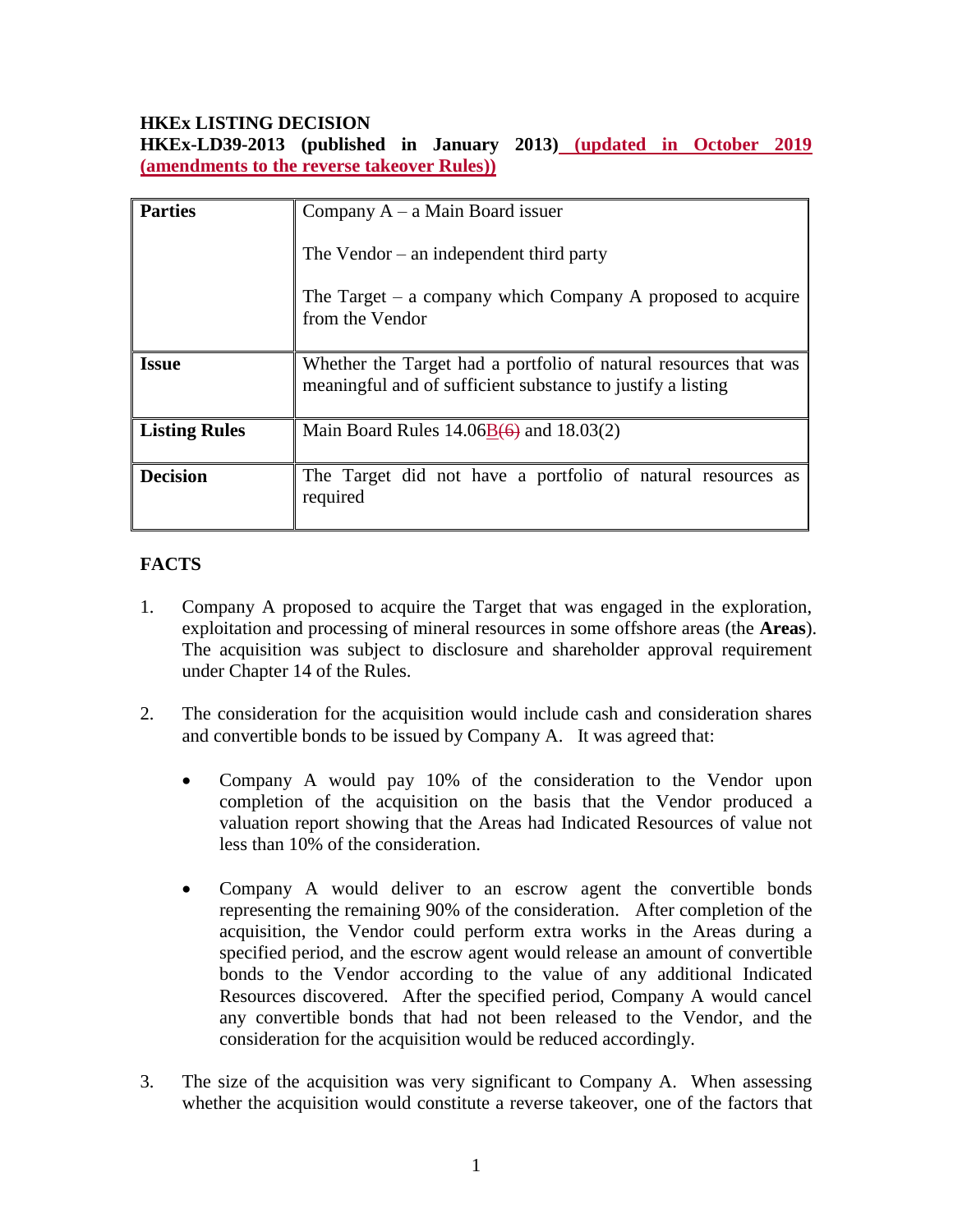the Exchange considered was whether the Target could meet the new listing requirements (see Listing Decisions 95-1, 95-2 and 95-4Guidance Letter HKEX-GL104-19 for guidance on the application of the reverse takeover Rules). There was an issue whether the Target could meet Rule 18.03(2) which requires a new applicant mineral company to have at least a portfolio of Indicated Resources, and the portfolio must be meaningful and of sufficient substance.

4. Company A submitted that it would only pay the consideration based on the value of the Indicated Resources identified under a reporting standard acceptable by the Rules. The portfolio of mineral resources to be acquired was meaningful and of sufficient substance.

## **APPLICABLE LISTING RULES**

- 5. Rule 18.03(2) states that "*A Mineral Company must:—*
	- *…*
	- *(2) establish to the Exchange's satisfaction that it has at least a portfolio of:—*
		- *(a) Indicated Resources; or*
		- *(b) Contingent Resources,*

*identifiable under a Reporting Standard and substantiated in a Competent Person's Report. This portfolio must be meaningful and of sufficient substance to justify a listing;*"

- 6. Paragraph 4 under the Executive Summary section of Consultation Conclusions on New Listing Rules for Mineral Companies published in May 2010 (the **Consultation Conclusion**) elaborated our view on early stage exploration company: "*Given the importance of retail investors in the Hong Kong IPO market and the significantly higher investment risks involved in investing in early stage or pureplay exploration companies, we consider it is not appropriate to list early stage exploration companies at this time.*"
- 7. Paragraph 224 under Part B of Consultation Conclusions further states that "*Early stage exploration companies are considered speculative by nature. The requirement for Indicated or Contingent Resources together with a production plan should also ensure that the market is less susceptible to potential abuse.*"

#### **ANALYSIS**

8. As stated in the Consultation Conclusion, the Exchange considers it inappropriate to list early exploration companies. To ensure the market is less susceptible to abuse, the Rules require new applicant mineral companies to have Indicated or Contingent Resources together with a production plan.